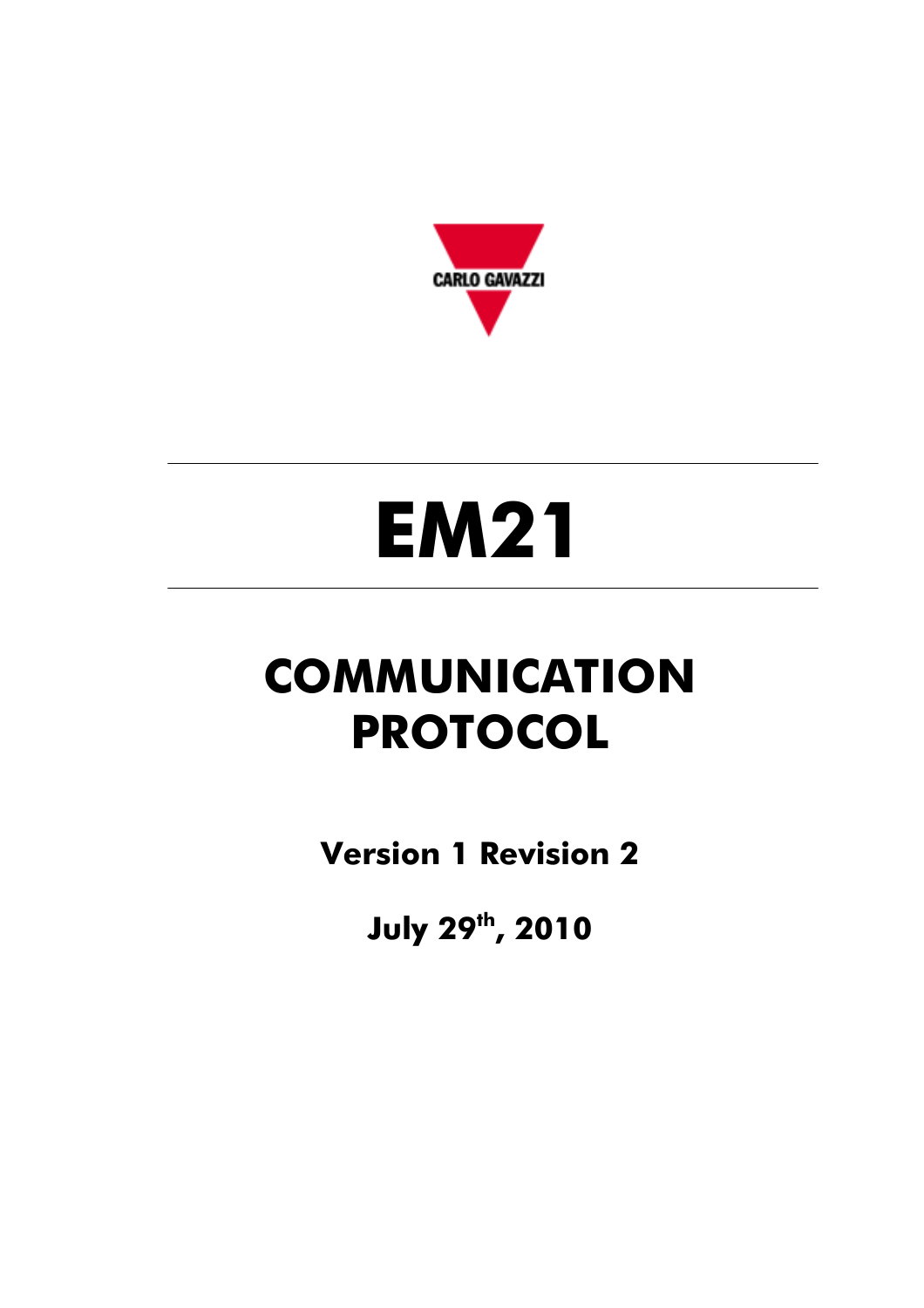# **Index**

| 1.1          |  |
|--------------|--|
| 1.2          |  |
| 1.2.1        |  |
| 1.2.2        |  |
| 1.2.3        |  |
| 1.2.4        |  |
| 1.2.5        |  |
| 1.3          |  |
| 1.3.1        |  |
| 1.3.2        |  |
| $\mathbf{2}$ |  |
|              |  |
| 2.1          |  |
| 2.1.1        |  |
| 2.2          |  |
| 2.3<br>2.4   |  |
| 2.5          |  |
| 2.6          |  |
| 2.7          |  |
| 2.7.1        |  |
| 2.7.2        |  |
| 2.7.3        |  |
| 2.7.4        |  |
| 2.7.5        |  |
| 2.7.6        |  |
| 2.7.7        |  |
| 2.7.8        |  |
| 2.7.9        |  |
|              |  |
| $\mathbf{3}$ |  |
| 3.1          |  |
| 3.2          |  |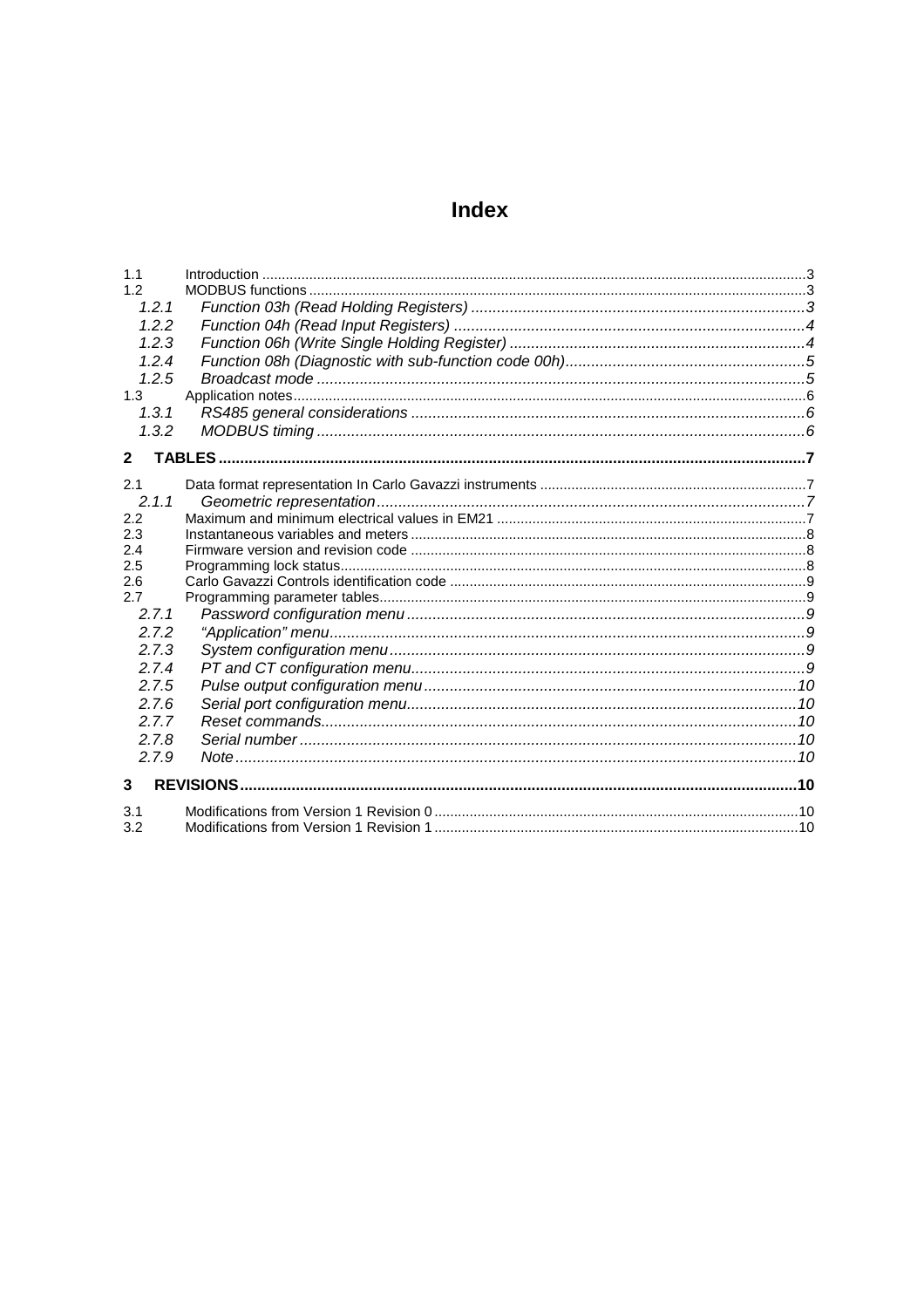#### **1.1 Introduction**

The RS485 serial interface supports the MODBUS/JBUS (RTU) protocol. In this document only the information necessary to read/write from/to EM21 has been reported (not all the parts of the protocol have been implemented).

For a complete description of the MODBUS protocol please refer to the "Modbus\_Application\_Protocol\_V1\_1a.pdf" document that is downloadable from the www.modbus.org web site.

#### **1.2 MODBUS functions**

These functions are available on EM21:

- Reading of n "Holding Registers" (code 03h)
- Reading of n "Input Register" (code 04h)
- Writing of one "Holding Registers" (code 06h)
- Diagnostic (code 08h with sub-function code 00h)
- Broadcast mode (writing instruction on address 00h)

#### **IMPORTANT:**

- 1) In this document the "Modbus address" field is indicated in two modes:
	- 1.1) "**Modicom address**": it is the "6-digit Modicom" representation with Modbus function code 04 (Read Input Registers). It is possible to read the same values with function code 03 (Read Holding Registers) replacing the first digit ("3") with the number "4".
	- 1.2) "**Physical address**": it is the "word address" value to be included in the communication frame.
- 2) The functions 03h and 04h have exactly the same effect and can be used indifferently.
- 3) The communication parameters are to be set according to the configuration of the instrument (refer to EM21 instruction manual)

#### 1.2.1 Function 03h (Read Holding Registers)

This function is used to read the contents of a contiguous block of holding registers (word). The Request frame specifies the starting register address and the number of registers to be read. It is possible to read maximum 11 registers (words) with a single request, when not differently specified.

The register data in the response message are packed as two bytes per register (word), with the binary contents right justified within each byte. For each register, the first byte contains the high order bits (MSB) and the second contains the low order bits (LSB).

Request frame

| <b>Description</b>             | Lenath  | Value               | <b>Note</b>          |  |
|--------------------------------|---------|---------------------|----------------------|--|
| Physical address               | byte    | 1 to F7h (1 to 247) |                      |  |
| Function code                  | byte    | 03h                 |                      |  |
| Starting address               | 2 bvtes | 0000h to FFFFh      | Byte order: MSB, LSB |  |
| Quantity of registers (N word) | 2 bytes | 1 to 10h (1 to 11)  | Byte order: MSB, LSB |  |
| <b>CRC</b>                     | 2 bytes |                     |                      |  |

#### Response frame (correct action)

| <b>Description</b>          | Lenath        | Value               | <b>Note</b>          |
|-----------------------------|---------------|---------------------|----------------------|
| Physical address            | byte          | 1 to F7h (1 to 247) |                      |
| Function code               | byte          | 03h                 |                      |
| Quantity of requested bytes | byte          | N word $*$ 2        |                      |
| Register value              | $N^*$ 2 bytes |                     | Byte order: MSB, LSB |
| <b>CRC</b>                  | 2 bvtes       |                     |                      |

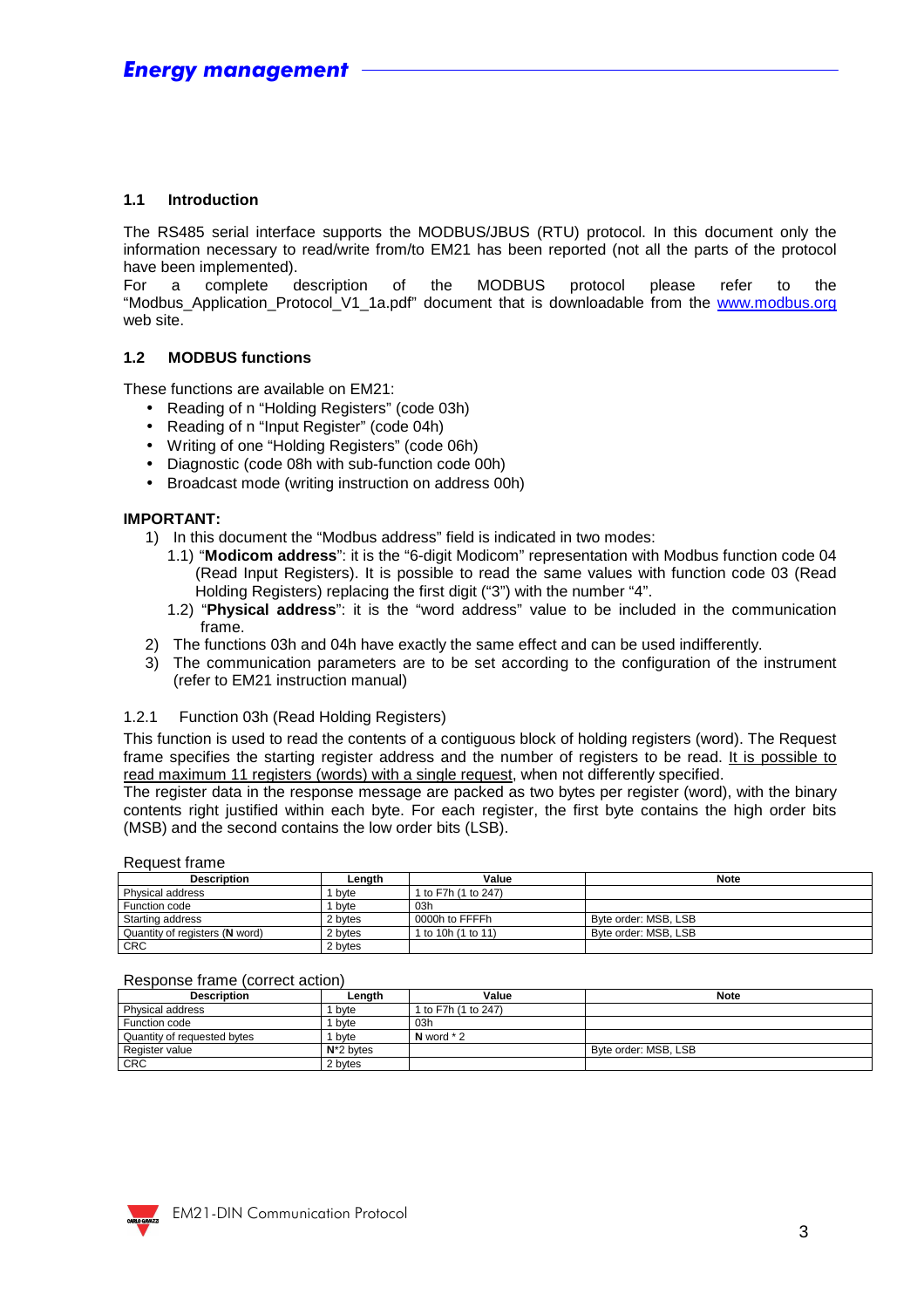#### Response frame (incorrect action)

| <b>Description</b>   | Lenath  | Value                         | <b>Note</b>               |  |
|----------------------|---------|-------------------------------|---------------------------|--|
| Physical address     | byte    | 1 to F7h (1 to 247)           | Possible exception :      |  |
| <b>Function code</b> | byte    | 83h                           | 01h: illegal function     |  |
| Exception code       | byte    | 01h, 02h, 03h, 04h (see note) | 02h: illegal data address |  |
| <b>CRC</b>           | 2 bytes |                               | 03h: illegal data value   |  |
|                      |         |                               | 04h: slave device failure |  |

#### 1.2.2 Function 04h (Read Input Registers)

This function code is used to read the contents of a contiguous block of input registers (word). The Request frame specifies the starting register address and the number of registers to be read. It is possible to read maximum 11 register (word) with a single request, when not differently specified. The register data in the response message are packed as two bytes per register (word), with the binary contents right justified within each byte. For each register, the first byte contains the high order bits (MSB) and the second contains the low order bits (LSB).

#### Request frame

| <b>Description</b>             | Lenath  | Value               | <b>Note</b>          |
|--------------------------------|---------|---------------------|----------------------|
| Physical address               | byte    | 1 to F7h (1 to 247) |                      |
| Function code                  | byte    | 04h                 |                      |
| Starting address               | 2 bytes | 0000h to FFFFh      | Byte order: MSB, LSB |
| Quantity of registers (N word) | 2 bytes | 1 to 10h (1 to 11)  | Byte order: MSB, LSB |
| <b>CRC</b>                     | 2 bytes |                     |                      |

#### Response frame (correct action)

| <b>Description</b>          |  | Lenath        | Value               | <b>Note</b>          |
|-----------------------------|--|---------------|---------------------|----------------------|
| Physical address            |  | byte          | 1 to F7h (1 to 247) |                      |
| Function code               |  | byte          | 04h                 |                      |
| Quantity of requested bytes |  | byte          | $N$ word $*$ 2      |                      |
| Register value              |  | $N^*$ 2 bytes |                     | Byte order: MSB, LSB |
| <b>CRC</b>                  |  | 2 bytes       |                     |                      |

#### Response frame (incorrect action)

| <b>Description</b> | Lenath  | Value               | <b>Note</b>               |
|--------------------|---------|---------------------|---------------------------|
| Physical address   | byte    | 1 to F7h (1 to 247) | Possible exception :      |
| Function code      | byte    | 84h                 | 01h: illegal function     |
| Exception code     | byte    | 01h. 02h. 03h. 04h  | 02h: illegal data address |
| <b>CRC</b>         | 2 bytes |                     | 03h: illegal data value   |
|                    |         |                     | 04h: slave device failure |

#### 1.2.3 Function 06h (Write Single Holding Register)

This function code is used to write a single holding register. The Request frame specifies the address of the register (word) to be written and its content.

The correct response is an echo of the request, returned after the register content has been written.

#### Request frame

| Description      | Lenath  | Value               | <b>Note</b>          |
|------------------|---------|---------------------|----------------------|
| Physical address | byte    | 1 to F7h (1 to 247) |                      |
| Function code    | byte    | 06h                 |                      |
| Starting address | 2 bytes | 0000h to FFFFh      | Byte order: MSB, LSB |
| Register value   | 2 bytes | 0000h to FFFFh      | Byte order: MSB, LSB |
| <b>CRC</b>       | 2 bytes |                     |                      |

#### Response frame (correct action)

| <b>Description</b> | Lenath  | Value               | <b>Note</b>          |
|--------------------|---------|---------------------|----------------------|
| Physical address   | bvte    | 1 to F7h (1 to 247) |                      |
| Function code      | bvte    | 06h                 |                      |
| Starting address   | 2 bytes | 0000h to FFFFh      | Byte order: MSB, LSB |
| Register value     | 2 bvtes | 0000h to FFFFh      | Byte order: MSB, LSB |
| <b>CRC</b>         | 2 bytes |                     |                      |

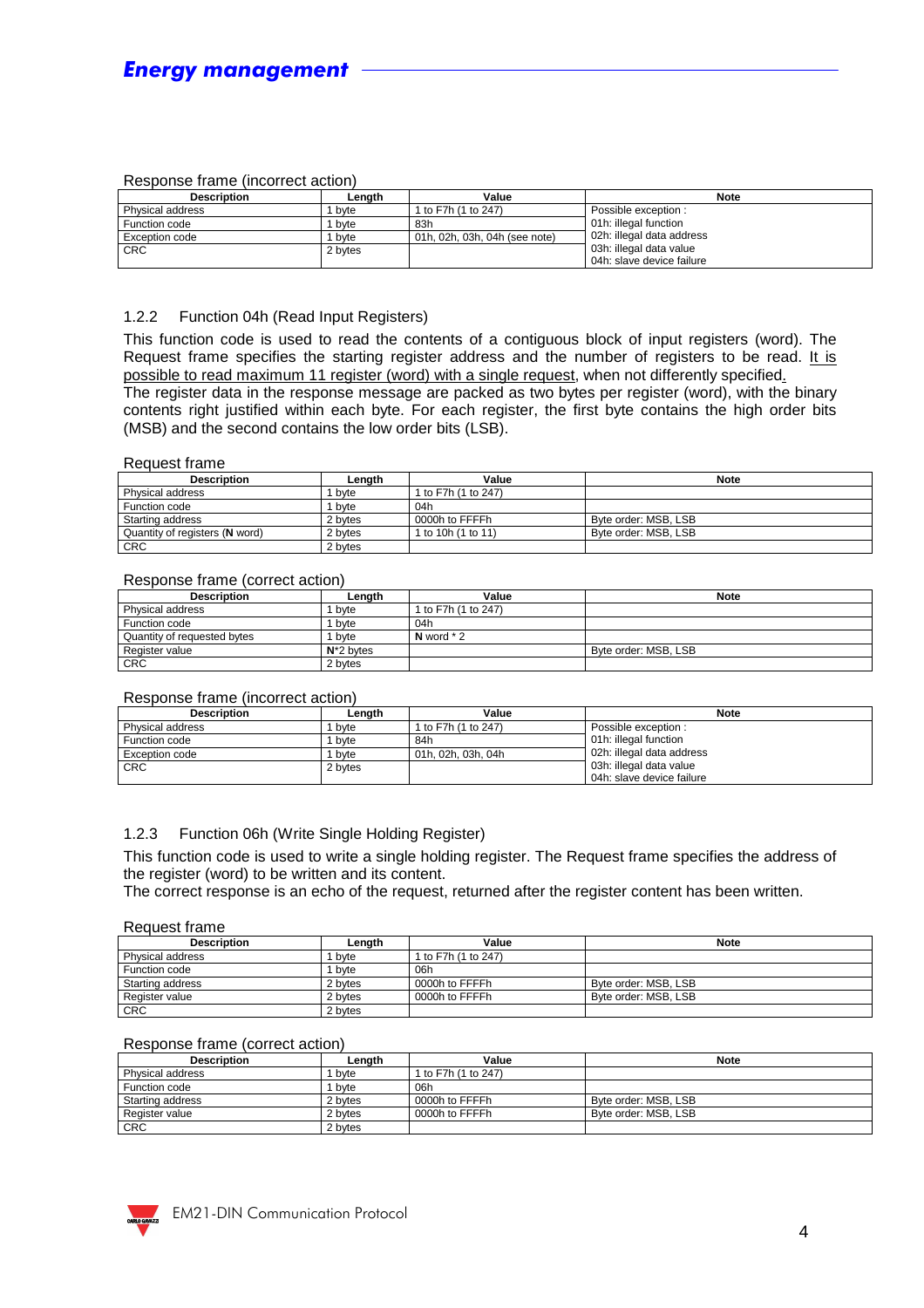#### Response frame (incorrect action)

| Description           | Lenath  | Value               | <b>Note</b>               |
|-----------------------|---------|---------------------|---------------------------|
| Physical address      | byte    | 1 to F7h (1 to 247) | Possible exception :      |
| Function code         | byte    | 86h                 | 01h: illegal function     |
| <b>Exception code</b> | byte    | 01h. 02h. 03h. 04h  | 02h: illegal data address |
| <b>CRC</b>            | 2 bytes |                     | 03h: illegal data value   |
|                       |         |                     | 04h: slave device failure |

#### 1.2.4 Function 08h (Diagnostic with sub-function code 00h)

MODBUS function 08h provides a series of tests to check the communication system between a client (Master) device and a server (Slave), or to check various internal error conditions in a server. EM24-DIN supports only 0000h sub-function code (Return Query Data). With this sub-function the data passed in the request data field is to be returned (looped back) in the response. The entire response message should be identical to the request.

#### Request frame

| <b>Description</b> | Length        | Value               | <b>Note</b>          |
|--------------------|---------------|---------------------|----------------------|
| Physical address   | byte          | 1 to F7h (1 to 247) |                      |
| Function code      | byte          | 08h                 |                      |
| Sub-function       | 2 bytes       | 0000h               |                      |
| Data (N word)      | $N^*$ 2 bytes | Data                | Byte order: MSB, LSB |
| <b>CRC</b>         | 2 bytes       |                     |                      |

#### Response frame (correct action)

| <b>Description</b> | Length        | Value              | <b>Note</b>          |
|--------------------|---------------|--------------------|----------------------|
| Physical address   | byte          | 1 to F7 (1 to 247) |                      |
| Function code      | byte          | 08h                |                      |
| Sub-function       | 2 bytes       | 0000h              |                      |
| Data (N word)      | $N^*$ 2 bytes | Data               | Byte order: MSB, LSB |
| <b>CRC</b>         | 2 bytes       |                    |                      |

#### Response frame (incorrect action)

| <b>Description</b>    | Lenath  | Value                | <b>Note</b>               |  |  |  |  |
|-----------------------|---------|----------------------|---------------------------|--|--|--|--|
| Physical address      | byte    | 1 to F7h (1 to 247)  | Possible exception :      |  |  |  |  |
| Function code         | byte    | 88h                  | 01h: illegal function     |  |  |  |  |
| <b>Exception code</b> | bvte    | l 01h. 02h. 03h. 04h | 02h: illegal data address |  |  |  |  |
| <b>CRC</b>            | 2 bytes |                      | 03h: illegal data value   |  |  |  |  |
|                       |         |                      | 04h: slave device failure |  |  |  |  |

#### 1.2.5 Broadcast mode

In broadcast mode the master can send a request (command) to all the slaves. No response is returned to broadcast requests sent by the master. It is possible to send the broadcast message only with function code 06h using address 00h.

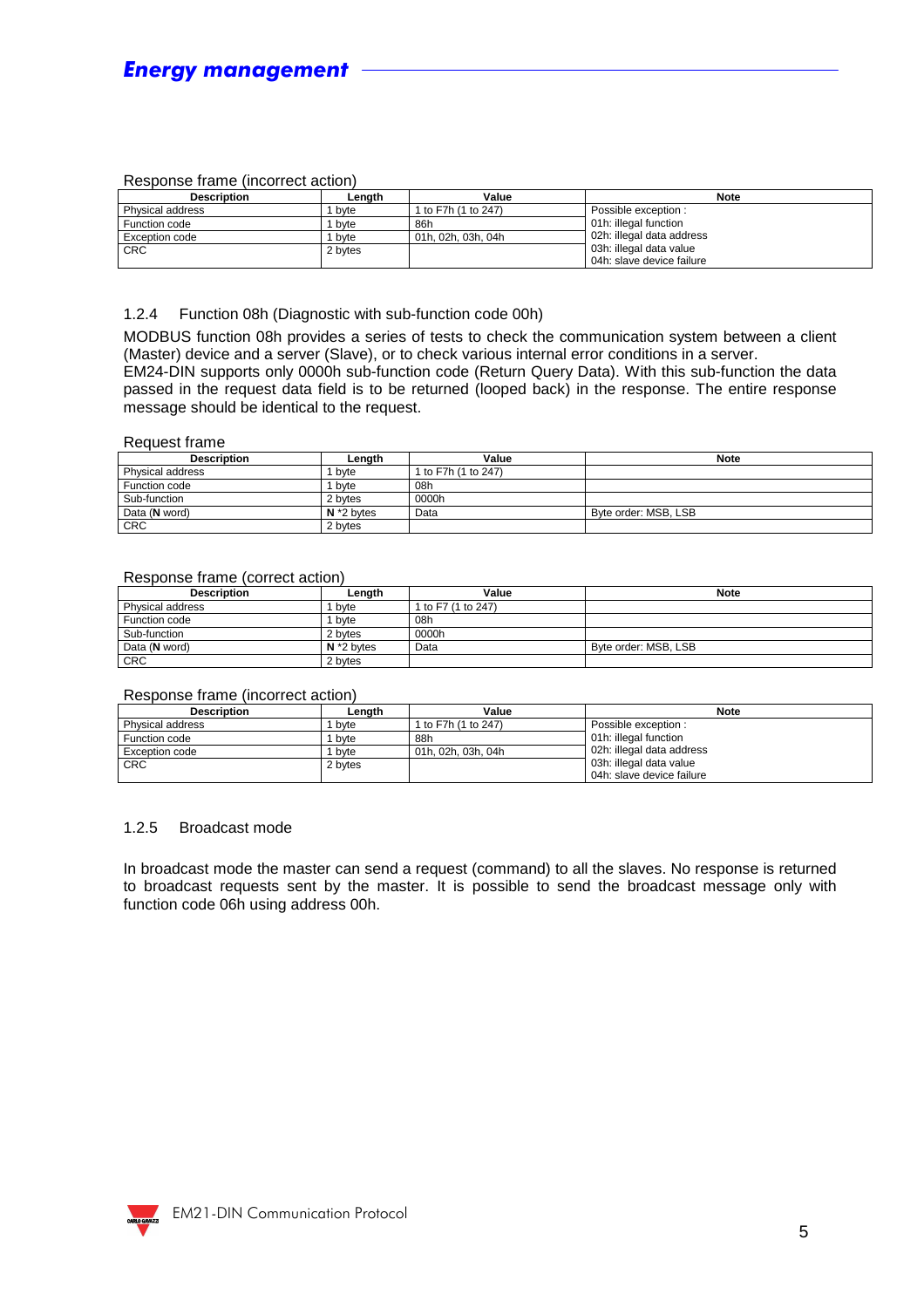#### **1.3 Application notes**

#### 1.3.1 RS485 general considerations

- 1. To avoid errors due to the signal reflections or line coupling, it is necessary to terminate the bus at the beginning and at the end (inserting a 120 ohm 1/2W 5% resistor between line B and A in the last instrument and in the Host interface).
- 2. The network termination is necessary even in case of point-to-point connection and/or of short distances.
- 3. For connections longer than 1000m or if in the network there are more than 160 instruments (with 1/5 unit load as used in EM21 interface), a signal repeater is necessary.
- 4. For bus connection it is suggested to use an AWG24 balanced pair cable and to add a third wire for GND connection. Connect GND to the shield if a shielded cable is used.
- 5. The GND is to be connected to ground only at the host side.
- 6. If an instrument does not answer within the "max answering time", it is necessary to repeat the query. If the instrument does not answer after 2 or 3 consecutive queries, it is to be considered as not connected, faulty or reached with a wrong address. The same consideration is valid in case of CRC errors or incomplete response frames.

#### 1.3.2 MODBUS timing



Fig. 1 : 2-wire timing diagram

| Timing characteristics of reading function:            | msec    |
|--------------------------------------------------------|---------|
| T response: Max answering time                         | 500ms   |
| T response: Typical answering time                     | 40ms    |
| T delay: Minimum time before a new query               | 3,5char |
| T null: Max interruption time during the request frame | 2,5char |

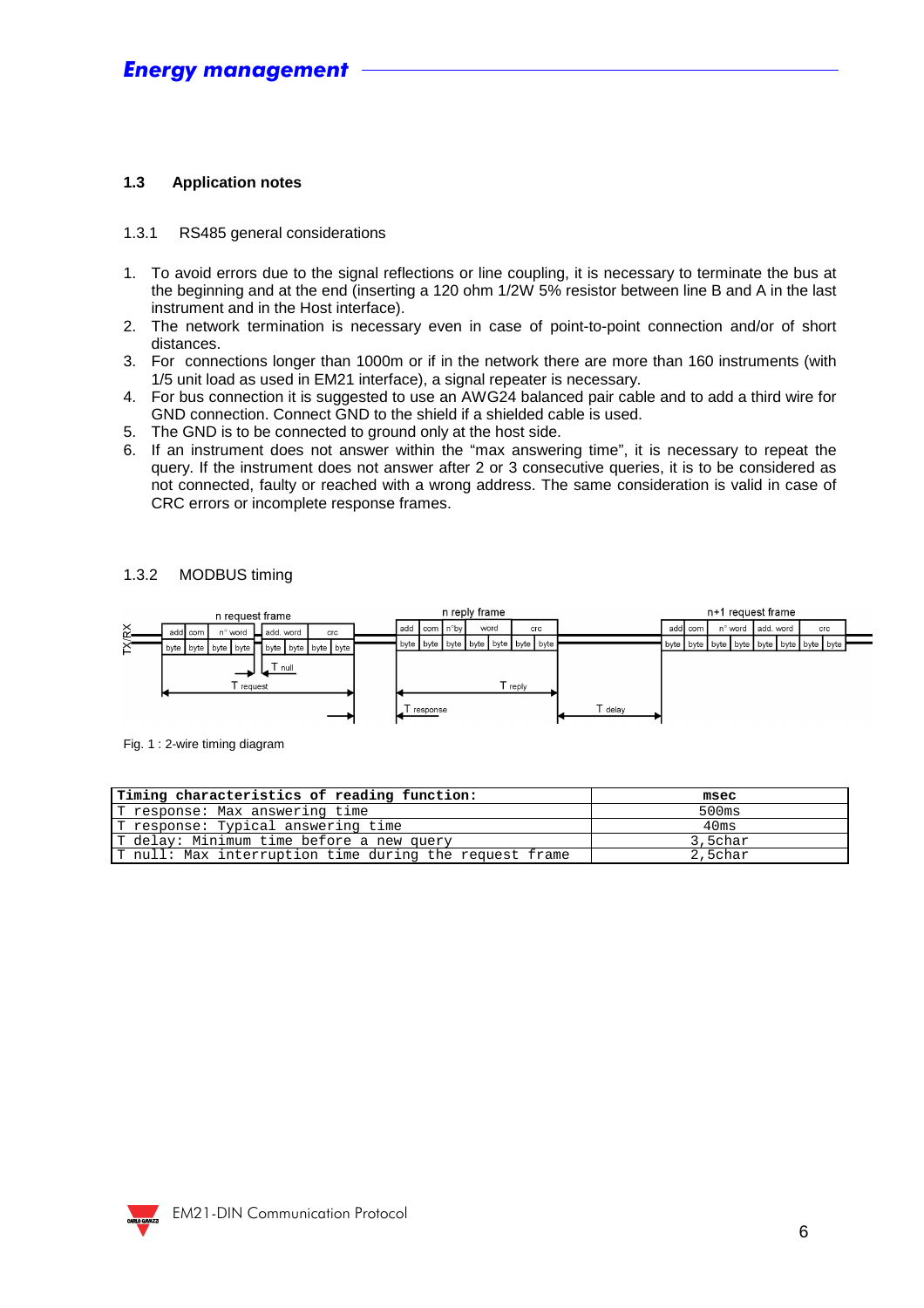## **2 TABLES**

#### **2.1 Data format representation In Carlo Gavazzi instruments**

The variables are represented by integers or floating numbers, with 2's complement notation in case of "signed" format, using the following:

| Format     | IEC data type | Description                     | Bits | Range                                          |
|------------|---------------|---------------------------------|------|------------------------------------------------|
| INT16      | INT           | Integer                         | 16   | $-32768$ . 32767                               |
| UINT16     | UINT          | Unsigned integer                | 16   | . . 65535                                      |
| INT32      | <b>DINT</b>   | Double integer                  | 32   | $\sim$ 3.1<br>$-2^{31}$                        |
| UINT32     | UDINT         | Unsigned double int             | 32   | $2^{32} - 1$                                   |
| UINT64     | ULINT         | Unsigned long integer           | 64   | $2^{64}$                                       |
| IEEE754 SP |               | Single-precision floating-point | 32   | $-(1+[1 -2^{-23}]) \times 2^{127}$ . $2^{128}$ |

For all the formats the byte order (inside the single word) is MSB->LSB. In INT32, UINT32 and UINT64 formats, the word order is LSW-> MSW.

#### 2.1.1 Geometric representation

According to the signs of the power factor , the active power P and the reactive power Q, it is possible to obtain a geometric representation of the power vector, as indicated in the drawing below, according to EN 60253-23:





Fig. 2 : Geometric Representation

#### **2.2 Maximum and minimum electrical values in EM21**

The maximum electrical input values are reported in the following table. If the input is above the maximum value the display shows "EEE".

|           |           | AV5 input option |           | AV6 input option |
|-----------|-----------|------------------|-----------|------------------|
|           | Max value | Min value        | Max value | Min value        |
| $VL-N$    | 485V      |                  | 150V      |                  |
| $VL-L$    | 840V      |                  | 260V      |                  |
| Α         | 6,5A      |                  | 6.5A      |                  |
| <b>VT</b> | 6000      | . 0              | 6000      |                  |
| <b>CT</b> | 60000     | . C              | 60000     |                  |

Table 2.1-1

The overflow indication "EEE" is displayed when the MSB value of the relevant variable is 7FFFh.

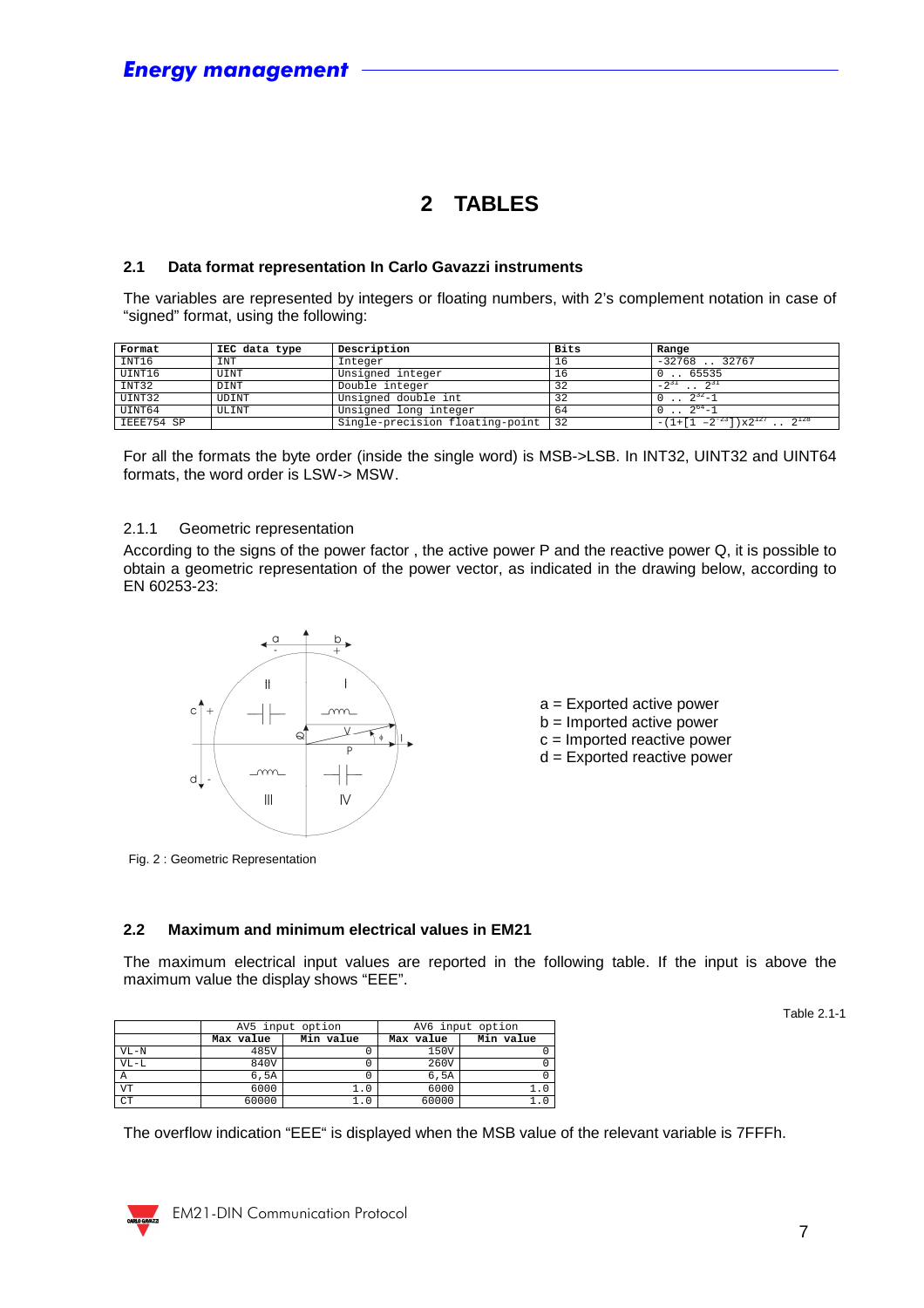#### **2.3 Instantaneous variables and meters**

|                    | <b>MODBUS:</b> read only mode with functions code 03 and 04 |                   | Table 2.3-1                  |                |                                                                                                                                                                              |
|--------------------|-------------------------------------------------------------|-------------------|------------------------------|----------------|------------------------------------------------------------------------------------------------------------------------------------------------------------------------------|
| Modicom<br>address | Physical<br>address                                         | Length<br>(words) | <b>VARIABLE</b><br>ENG. UNIT | Data<br>Format | Notes                                                                                                                                                                        |
| 300001             | 0000h                                                       | $\mathfrak{D}$    | $V L1-N$                     | <b>TNT32</b>   |                                                                                                                                                                              |
| 300003             | 0002h                                                       | $\overline{2}$    | $V L2-N$                     | INT32          |                                                                                                                                                                              |
| 300005             | 0004h                                                       | $\overline{a}$    | $V L3-N$                     | INT32          |                                                                                                                                                                              |
| 300007             | 0006h                                                       | $\overline{a}$    | $V L1-L2$                    | INT32          | Value weight: Volt*10                                                                                                                                                        |
| 300009             | 0008h                                                       | $\overline{a}$    | $V L2-L3$                    | INT32          |                                                                                                                                                                              |
| 300011             | 000Ah                                                       | $\overline{2}$    | $V L3-L1$                    | INT32          |                                                                                                                                                                              |
| 300013             | $000$ Ch                                                    | $\overline{2}$    | A L1                         | INT32          |                                                                                                                                                                              |
| 300015             | 000Eh                                                       | $\overline{a}$    | A L2                         | INT32          | Value weight: Ampere*1000                                                                                                                                                    |
| 300017             | 0010h                                                       | $\overline{a}$    | A L3                         | INT32          |                                                                                                                                                                              |
| 300019             | 0012h                                                       | $\overline{a}$    | W L1                         | INT32          |                                                                                                                                                                              |
| 300021             | 0014h                                                       | $\overline{2}$    | W L2                         | INT32          | Value weight: Watt*10                                                                                                                                                        |
| 300023             | 0016h                                                       | $\overline{2}$    | W L3                         | INT32          |                                                                                                                                                                              |
| 300025             | 0018h                                                       | $\overline{a}$    | VA L1                        | INT32          |                                                                                                                                                                              |
| 300027             | 001Ah                                                       | $\overline{a}$    | VA L2                        | INT32          | Value weight: VA*10                                                                                                                                                          |
| 300029             | 001Ch                                                       | $\overline{a}$    | VA L3                        | INT32          |                                                                                                                                                                              |
| 300031             | 001Eh                                                       | $\overline{2}$    | VAR L1                       | INT32          |                                                                                                                                                                              |
| 300033             | 0020h                                                       | $\overline{a}$    | VAR L2                       | INT32          | Value weight: var*10                                                                                                                                                         |
| 300035             | 0022h                                                       | $\overline{2}$    | VAR L3                       | INT32          |                                                                                                                                                                              |
| 300037             | 0024h                                                       | $\overline{2}$    | V L-N $\Sigma$               | INT32          | Value weight: Volt*10                                                                                                                                                        |
| 300039             | 0026h                                                       | $\overline{2}$    | V L-L $\Sigma$               | INT32          |                                                                                                                                                                              |
| 300041             | 0028h                                                       | $\overline{a}$    | WΣ                           | INT32          | Value weight: Watt*10                                                                                                                                                        |
| 300043             | 002Ah                                                       | $\overline{2}$    | VA $\Sigma$                  | INT32          | Value weight: VA*10                                                                                                                                                          |
| 300045             | 002Ch                                                       | $\overline{2}$    | VAR $\Sigma$                 | INT32          | Value weight: var*10                                                                                                                                                         |
| 300047             | 002Eh                                                       | $\mathbf{1}$      | PF L1                        | INT16          | Negative values correspond to                                                                                                                                                |
| 300048             | 002Fh                                                       | $\mathbf{1}$      | PF L2                        | INT16          | lead(C), positive value correspond                                                                                                                                           |
| 300049             | 0030h                                                       | 1                 | PF L3                        | INT16          | to $lag(L)$                                                                                                                                                                  |
| 300050             | 0031h                                                       | $\mathbf{1}$      | $PF$ $\Sigma$                | INT16          | Value weight: PF*1000                                                                                                                                                        |
| 300051             | 0032h                                                       | $\mathbf{1}$      | Phase sequence               | INT16          | The value -1 corresponds to L1-L3-<br>L2 sequence, the value 0<br>corresponds to L1-L2-L3 sequence.<br>The phase sequence value is<br>meaningful only in a 3-phase<br>system |
| 300052             | 0033h                                                       | 1                 | Hz                           | INT16          | Value weight: Hz                                                                                                                                                             |
| 300053             | 0034h                                                       | $\overline{2}$    | $KWh(+)$ TOT                 | INT32          | Value weight: kWh*10                                                                                                                                                         |
| 300055             | 0036h                                                       | $\overline{a}$    | $Kvanh(+)$ TOT               | INT32          | Value weight: kvarh*10                                                                                                                                                       |

#### **2.4 Firmware version and revision code**

|         | <b>MODBUS:</b> read only mode with functions code 03 and 04 limited to a word at a time | Table 2.4-1 |                 |         |                       |
|---------|-----------------------------------------------------------------------------------------|-------------|-----------------|---------|-----------------------|
| Modicom | Physical                                                                                | Length      | <b>VARIABLE</b> | Data    | Notes                 |
| address | address                                                                                 | (words)     | ENG. UNIT       | Format  |                       |
| 300771  | 0302h                                                                                   |             | Version code    | UINT 16 | Value=0: Version "A"  |
| 300772  | 0303h                                                                                   |             | Revision code   | UINT 16 | Value=0: Revision "0" |

#### **2.5 Programming lock status**

| <b>MODBUS:</b> read only mode with functions code 03 and 04 limited to a word at a time | able 2.5<br>$h -$ |
|-----------------------------------------------------------------------------------------|-------------------|
|                                                                                         |                   |

| Modicom | Physical | Lenath  | VARIABLE                                                             | Data    | Notes                                                        |
|---------|----------|---------|----------------------------------------------------------------------|---------|--------------------------------------------------------------|
| address | address  | (words) | UNIT<br>ENG.                                                         | Format  |                                                              |
| 300773  | 0304h    |         | Programming lock (trimmer<br>position in the rear of<br>the display) | UINT 16 | Value=1: programming locked<br>Value=0: programming unlocked |

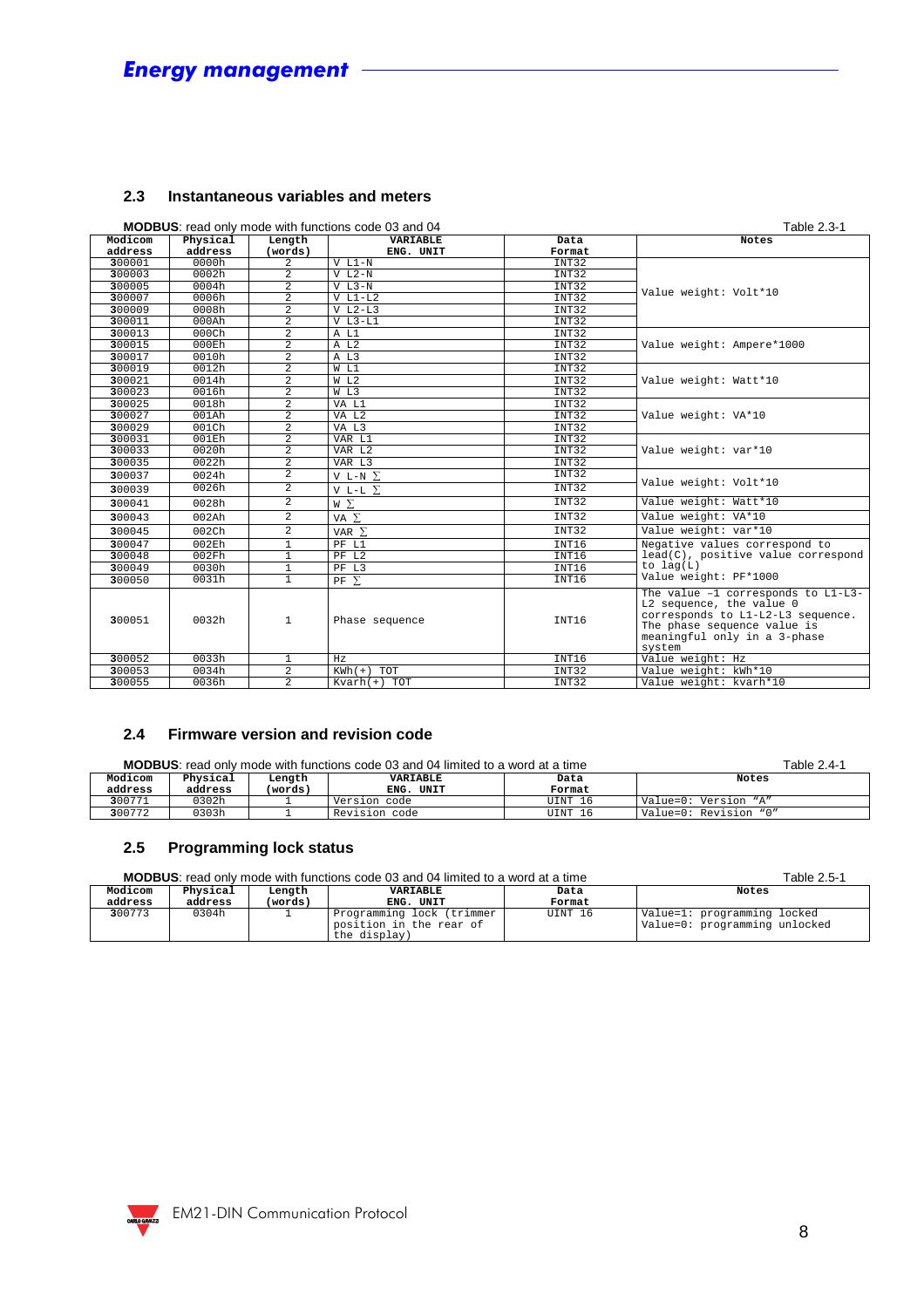#### **2.6 Carlo Gavazzi Controls identification code**

|         | <b>MODBUS:</b> read only mode with functions code 03 and 04 limited to a word at a time | Table 2.6-1 |                        |         |                                |
|---------|-----------------------------------------------------------------------------------------|-------------|------------------------|---------|--------------------------------|
| Modicom | Physical                                                                                | Lenath      | VARIABLE               | Data    | Notes                          |
| address | address                                                                                 | (words)     | ENG. UNIT              | Format  |                                |
| 300012  | 000Bh                                                                                   |             | Carlo Gavazzi Controls | UINT 16 | Value=57: EM21 AV5 input model |
|         |                                                                                         |             | identification code    |         | Value=58: EM21 AV6 input model |
|         |                                                                                         |             |                        |         |                                |

#### **2.7 Programming parameter tables**

#### 2.7.1 Password configuration menu

| <b>MODBUS:</b> read and write mode<br>Table 2.7-1 |                     |                   |                          |                |                                                      |  |  |
|---------------------------------------------------|---------------------|-------------------|--------------------------|----------------|------------------------------------------------------|--|--|
| Modicom<br>address                                | Physical<br>address | Length<br>(words) | VARIABLE<br>UNIT<br>ENG. | Data<br>Format | Notes                                                |  |  |
| 304097                                            | 1.000h              |                   | PASSWORD                 | UINT 16        | Minimum valid value: Od<br>Maximum valid value: 999d |  |  |

#### 2.7.2 "Application" menu

|                    | <b>MODBUS:</b> read and write mode | Table 2.7-2       |                       |                |                                                                                  |
|--------------------|------------------------------------|-------------------|-----------------------|----------------|----------------------------------------------------------------------------------|
| Modicom<br>address | Physical<br>address                | Length<br>(words) | VARIABLE<br>ENG. UNIT | Data<br>Format | Notes                                                                            |
| 304098             | 1001h                              |                   | Type of application   | UINT 16        | Value=0: "A" application<br>Value=1: "B" application<br>Value=2: "C" application |

#### 2.7.3 System configuration menu

**MODBUS:** read and write mode Table 2.7-3

| Modicom<br>address | Physical<br>address | Length<br>(words) | <b>VARIABLE</b><br>ENG. UNIT | Data<br>Format | Notes                                                                                         |
|--------------------|---------------------|-------------------|------------------------------|----------------|-----------------------------------------------------------------------------------------------|
| 304099             | 1002h               |                   | Measuring system             | UINT 16        | Value=0: "3Pn"<br>Value=1: "3P1"<br>Value= $2:$ " $2P''$<br>Value=3: "1P"<br>Value= $4:$ "3P" |

#### 2.7.4 PT and CT configuration menu

| <b>MODBUS:</b> read and write mode |  |  |  |
|------------------------------------|--|--|--|
|                                    |  |  |  |

| <b>MODBUS:</b> read and write mode |          |         |                           |         | Table 2.7-4                       |
|------------------------------------|----------|---------|---------------------------|---------|-----------------------------------|
| Modicom                            | Physical | Lenath  | VARIABLE                  | Data    | Notes                             |
| address                            | address  | (words) | ENG. UNIT                 | Format  |                                   |
| 304100                             | 1003h    |         | Current transformer ratio | UINT 32 | Value min = 10 $(CT=1,0)$         |
|                                    |          |         |                           |         | Value max = $600000$ (CT=60000.0) |
| 304102                             | 1005h    |         | Voltage transformer ratio | UINT 32 | Value min = 10 (VT=1.0)           |
|                                    |          |         |                           |         | Value max = $60000$ (VT=6000.0)   |